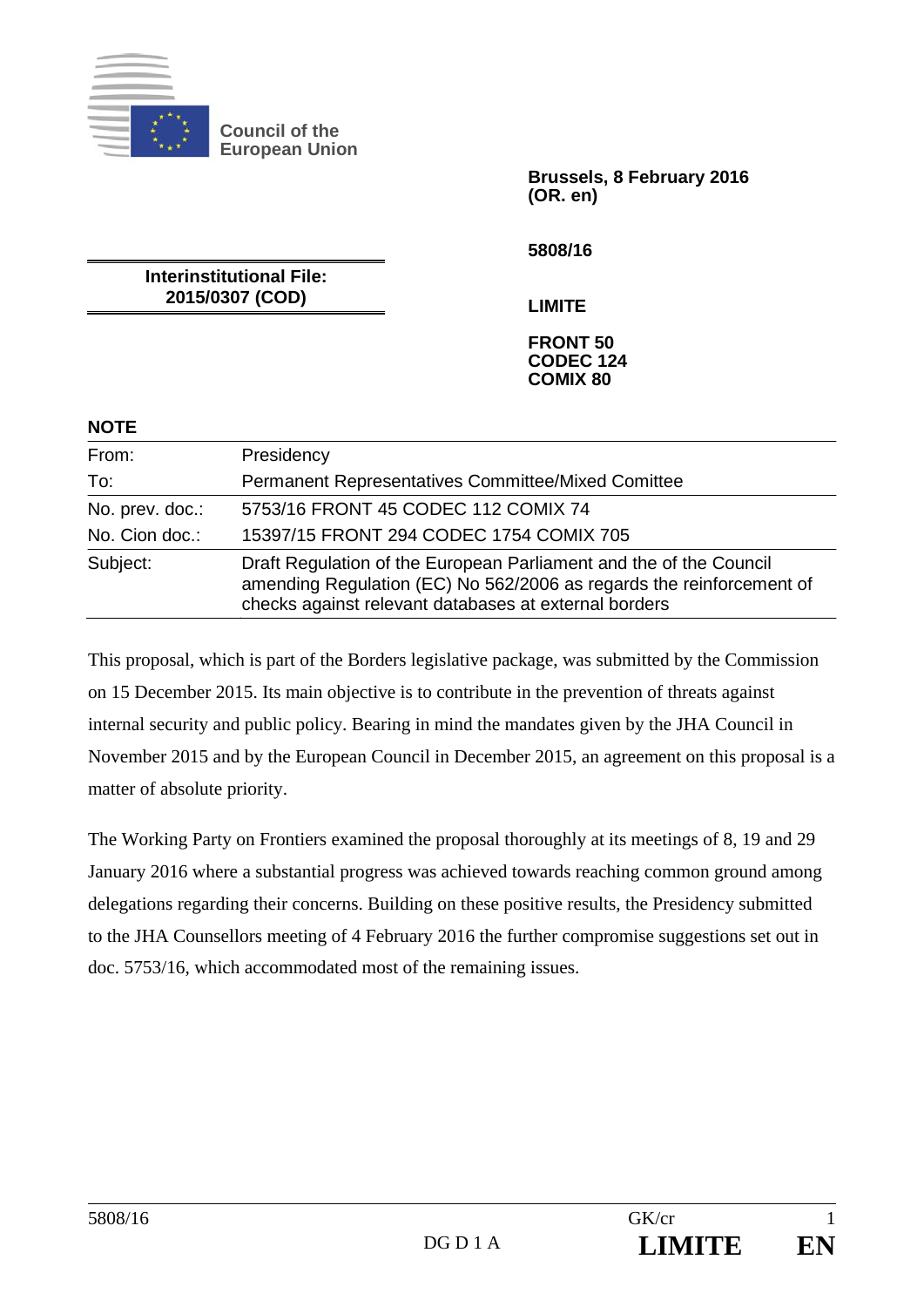In the light of the above, the Presidency has prepared the attached further revised compromise text, which in its view could constitute the basis for an overall agreement on the proposal. It is noted that the changes vis-à-vis the Commission proposal are demonstrated in underline.

The Presidency believes that the only essential outstanding issue is whether the air borders should be included (along with the land and sea borders) in the scope of possible cases of targeted checks of persons enjoying the right of free movement under Union law. Such a derogation could be allowed in order to address a disproportionate impact on the traffic flow emanating from the systematic consultation of data bases for these persons. The Presidency is of the opinion that this issue should also be resolved in the prism of the need to find the right equilibrium between security priorities and the economic impact of the new measures on border controls that this draft Regulation is expected to bring about.

The Committee is invited to examine the Presidency compromise in the Annex to this Note, with a a view to reaching a general approach on the draft Regulation.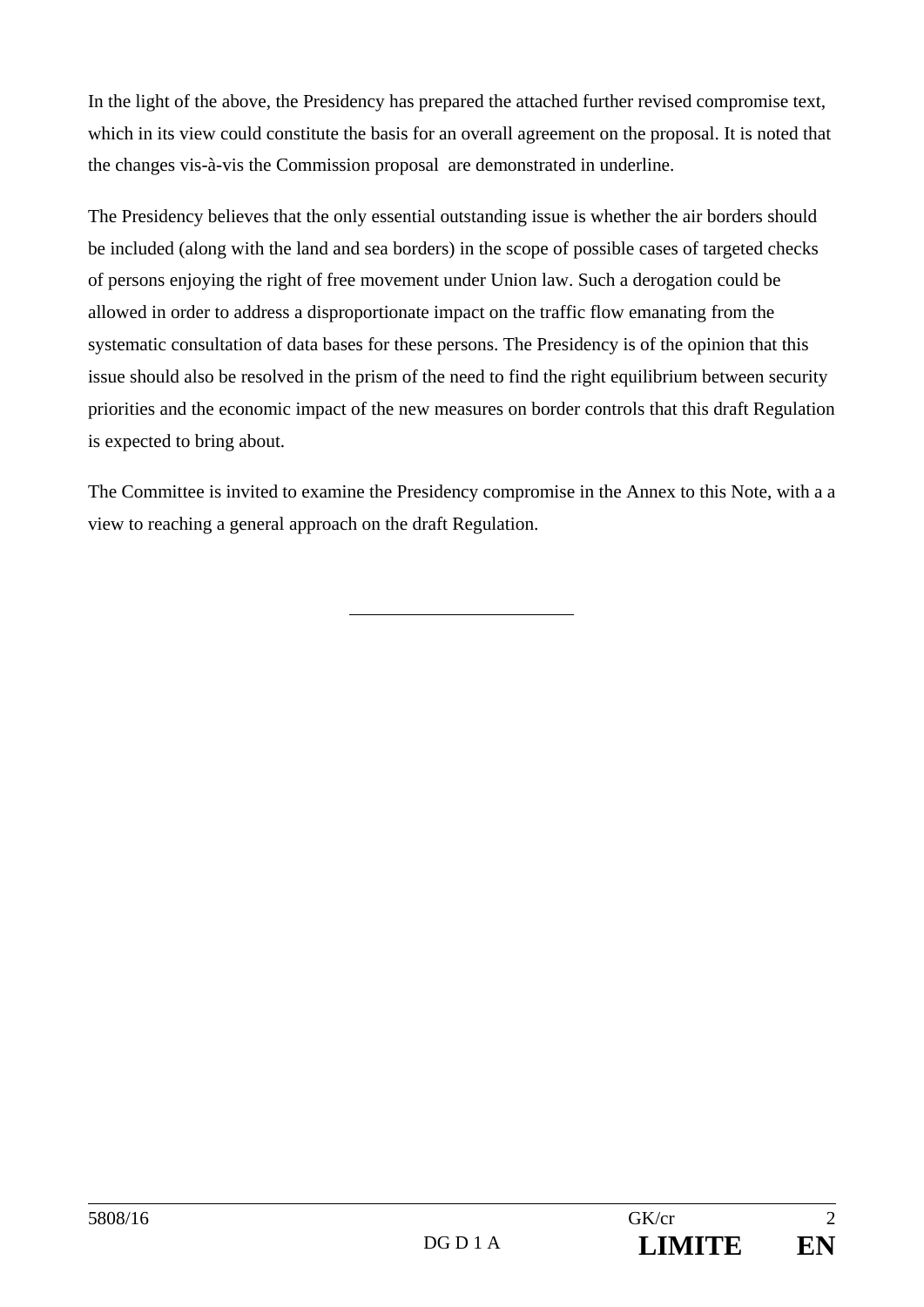### **DRAFT REGULATION OF THE EUROPEAN PARLIAMENT AND OF THE COUNCIL**

### **amending Regulation No 562/2006 (EC) as regards the reinforcement of checks against relevant databases at external borders**

# THE EUROPEAN PARLIAMENT AND THE COUNCIL OF THE EUROPEAN UNION,

Having regard to the Treaty on the Functioning of the European Union, and in particular Article  $77(2)(b)$  thereof,

Having regard to the proposal from the European Commission,

After transmission of the draft legislative act to the national parliaments,

Acting in accordance with the ordinary legislative procedure,

Whereas:

- (1) Control at external borders remains one of the main safeguards of the area without controls at internal borders. It is carried out in the interest of all Member States. One of the purposes of such controls is to prevent any threat to the Member States' internal security and public policy, irrespectively of the origin of such threat.
- (2) The phenomenon of foreign terrorist fighters, many of whom are Union citizens, demonstrates the necessity to strengthen the checks at external borders with regard to Union citizens.
- (3) The documents of persons enjoying the right of free movement under Union law should therefore be checked systematically against relevant databases related to stolen, misappropriated, lost and invalidated travel documents in order to avoid that persons hide their real identity.
- (3a) Member States are obliged to check systematically third country nationals against all databases on entry. It should be ensured that such checks are also carried out systematically on exit.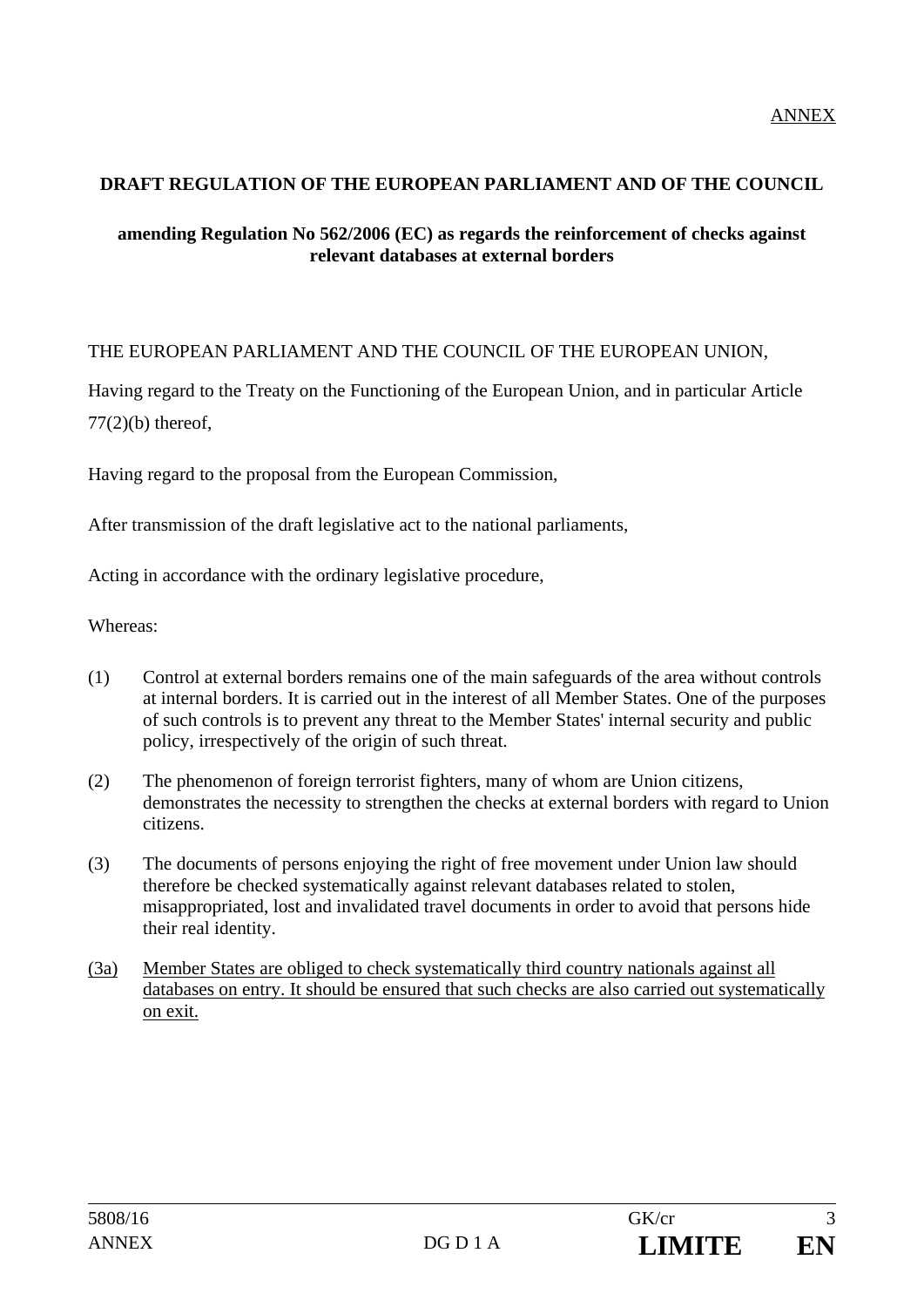- (4) Border guards should for the same reason also systematically check persons enjoying the right of free movement under Union law against relevant national and European databases in order to ensure that they do not represent a threat to internal security or public policy.
- (5) Technological developments allow in principle to consult relevant databases without delaying the process of crossing the border, as the controls on documents and persons can be carried out in parallel. Automatic border control gates may be relevant in that context. The use of passenger information received in accordance with Council Directive 2004/82/EC, or in accordance with other Union or national legislation, may also contribute to speeding up the process of required controls during the border crossing process. It is therefore possible without disproportionate negative effect on persons travelling in good faith to strengthen checks at external borders to better identify those persons who intend to hide their real identity or who are subject to relevant alerts for security reasons or for arrest. Systematic checks should be carried out at all external borders.
- (5a) However, if systematic checks at land and sea borders were to have a disproportionate impact on the flow of traffic at the border, Member States should be allowed not to carry out systematic checks against databases but only if based on a risk analysis assessing that such a relaxation would not lead to a security risk. Such risk assessment should be transmitted to the Agency for the Management of Operational Cooperation at the External Borders of the Member States of the European Union established by Council Regulation (EC) No  $2007/2004<sup>1</sup>$  and be the subject of regular reporting both to the Commission and to the Agency
- (6) With Council Regulation (EC) No  $2252/2004^2$ , the Union introduced the facial image and fingerprints as security elements in the passport of Union citizens. These security features have been introduced in order to render the passports more secure and establish a reliable link between the holder and the passport. Member States should therefore verify at least one of these biometric identifiers, in case of doubts on the authenticity of the travel document or on the identity of its holder. The same approach should apply to the checks on the thirdcountry nationals, where this is possible.
- (7) This Regulation is without prejudice to the application of Directive 2004/38/EC of the European Parliament and of the Council<sup>3</sup>.

 **1** Council Regulation (EC) No 2007/2004 of 26 October 2004 establishing a European Agency for the Management of Operational Cooperation at the External Borders of the Member States of the European Union (OJ L 349, 25.11.2004, p.1).

**<sup>2</sup>** Council Regulation (EC) No 2252/2004 of 13 December 2004 on standards for security features and biometrics in passports and travel documents issued by Member States (OJ L 385, 29.12.2004, p.1).

**<sup>3</sup>** Directive 2004/38/EC of the European Parliament and of the Council of 29 April 2004 on the right of citizens of the Union and their family members to move and reside freely within the territory of the Member States (OJ L 158, 30.4.2004, p. 77).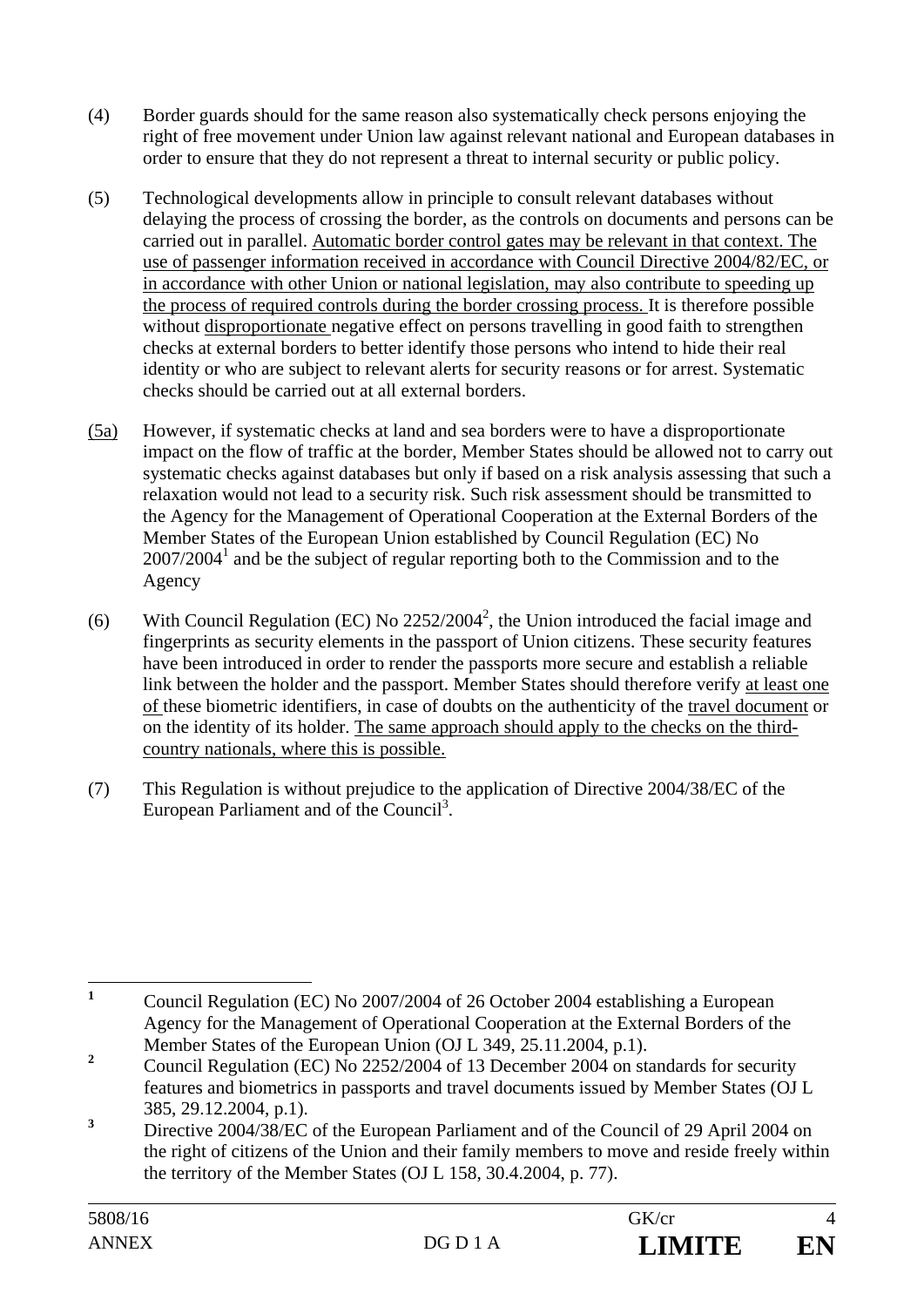### (8) *(moved up in the Preamble and became Recital 3a).*

- (9) Since the objective of this Regulation, namely reinforcing the checks against databases at external borders in reply in particular to the increase of the terrorist threat concerns one of the safeguards of the area without internal border control and as such concerns the proper functioning of the Schengen area, it cannot be sufficiently achieved by the Member States individually, but can rather be better achieved at Union level, the Union may adopt measures, in accordance with the principle of subsidiarity as set out in Article 5 of the Treaty on European Union. In accordance with the principle of proportionality, as set out in that Article, this Regulation does not go beyond what is necessary in order to achieve those objectives.
- (10) In accordance with Articles 1 and 2 of the Protocol No 22 on the position of Denmark, as annexed to the Treaty on European Union and to the Treaty on the Functioning of the European Union, Denmark is not taking part in the adoption of this Regulation and is not bound by it or subject to its application. Given that this Regulation builds upon the Schengen *acquis*, Denmark shall, in accordance with Article 4 of that Protocol, decide within a period of six months after the Council has decided on this Regulation whether it will implement it in its national law.
- (11) This Regulation constitutes a development of the provisions of the Schengen *acquis*, in which the United Kingdom does not take part, in accordance with Council Decision  $2000/365/EC<sup>1</sup>$ ; the United Kingdom is therefore not taking part in the adoption of this Regulation and is not bound by it or subject to its application.
- (12) This Regulation constitutes a development of the provisions of the Schengen *acquis*, in which Ireland does not take part, in accordance with Council Decision  $2002/192/EC^2$ ; Ireland is therefore not taking part in the adoption of this Regulation and is not bound by it or subject to its application.

 **1** Council Decision 2000/365/EC of 29 May 2000 concerning the request of the United Kingdom of Great Britain and Northern Ireland to take part in some of the provisions of the Schengen acquis (OJ L 131, 1.6.2000, p. 43).

**<sup>2</sup>** Council Decision 2002/192/EC of 28 February 2002 concerning Ireland's request to take part in some of the provisions of the Schengen acquis (OJ L 64, 7.3.2002, p. 20).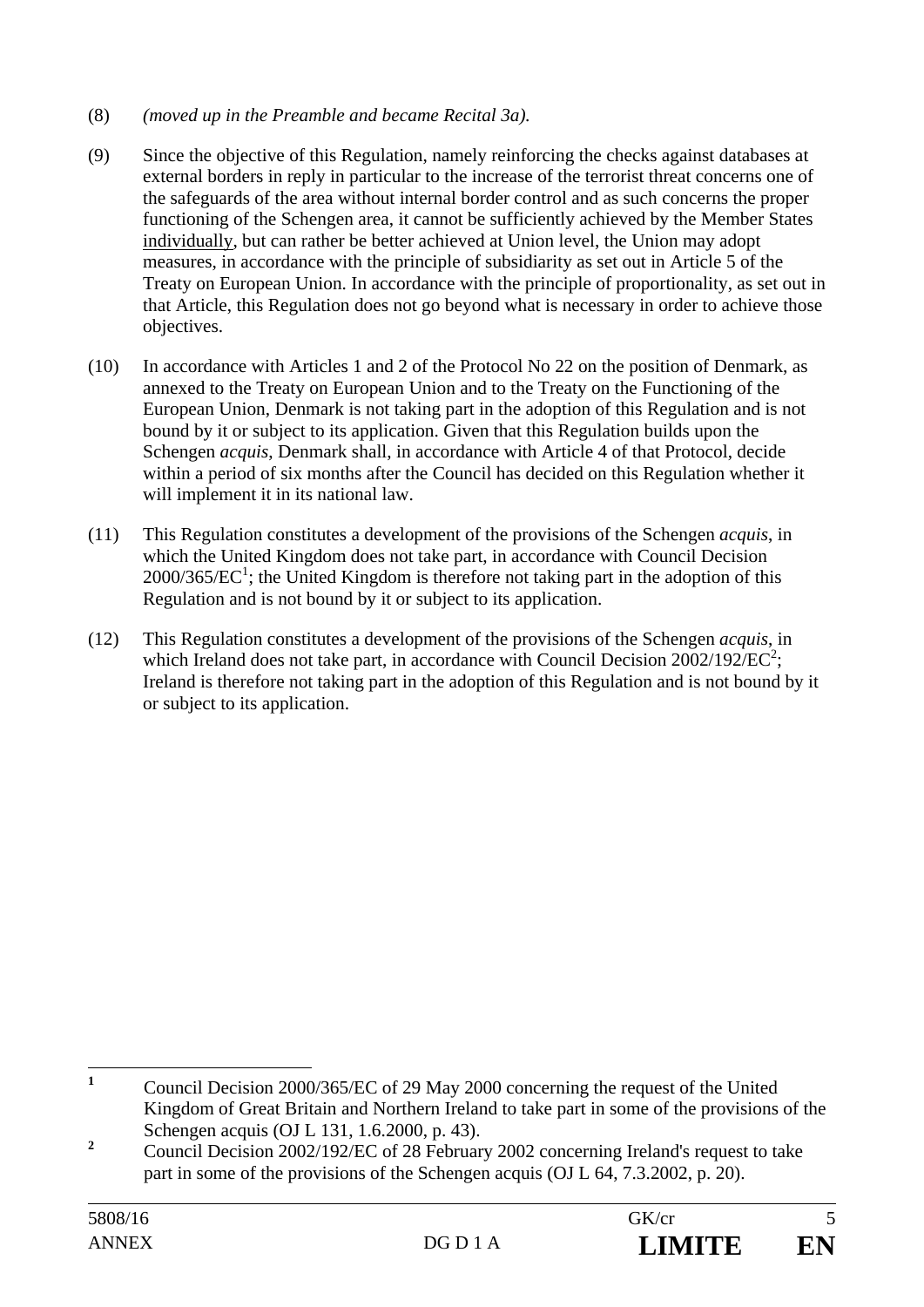- (13) As regards Iceland and Norway, this Regulation constitutes a development of the provisions of the Schengen *acquis* within the meaning of the Agreement concluded by the Council of the European Union and the Republic of Iceland and the Kingdom of Norway concerning the latters' association with the implementation, application and development of the Schengen *acquis*<sup>1</sup>, which fall within the area referred to in point A of Article 1 of Council Decision  $1999/437/EC^2$ .
- (14) As regards Switzerland, this Regulation constitutes a development of the provisions of the Schengen *acquis* within the meaning of the Agreement between the European Union, the European Community and the Swiss Confederation on the Swiss Confederation's association with the implementation, application and development of the Schengen *acquis*<sup>3</sup> which fall within the area referred to in Article 1, point A of Decision 1999/437/EC read in conjunction with Article 3 of Council Decision  $2008/146$ /EC<sup>4</sup>.
- (15) As regards Liechtenstein, this Regulation constitutes a development of the provisions of the Schengen *acquis* within the meaning of the Protocol between the European Union, the European Community, the Swiss Confederation and the Principality of Liechtenstein on the accession of the Principality of Liechtenstein to the Agreement between the European Union, the European Community and the Swiss Confederation on the Swiss Confederation's association with the implementation, application and development of the Schengen *acquis*<sup>5</sup> which fall within the area referred to in Article 1, point A of Decision 1999/437/EC read in conjunction with Article 3 of Council Decision  $2011/350/EU^6$ .

 **1** OJ L 176, 10.07.1999, p.36.

**<sup>2</sup>** Council Decision 1999/437/EC of 17 May 1999 on certain arrangements for the application of the Agreement concluded by the Council of the European Union and the Republic of Iceland and the Kingdom of Norway concerning the association of those two States with the implementation, application and development of the Schengen acquis (OJ L 176, 10.07.1999, p.31).

**<sup>3</sup>** OJ L 53, 27.2.2008, p. 52.

**<sup>4</sup>** Council Decision 2008/146/EC of 28 January 2008 on the conclusion, on behalf of the European Community, of the Agreement between the European Union, the European Community and the Swiss Confederation on the Swiss Confederation's association with the implementation, application and development of the Schengen acquis (OJ L 53, 27.2.2008, p. 1).

**<sup>5</sup>** OJ L 160, 18.6.2011, p. 21.

**<sup>6</sup>** Council Decision 2011/350/EU of 7 March 2011 on the conclusion, on behalf of the European Union, of the Protocol between the European Union, the European Community, the Swiss Confederation and the Principality of Liechtenstein on the accession of the Principality of Liechtenstein to the Agreement between the European Union, the European Community and the Swiss Confederation on the Swiss Confederation's association with the implementation, application and development of the Schengen acquis, relating to the abolition of checks at internal borders and movement of persons (OJ L 160, 18.6.2011, p. 19).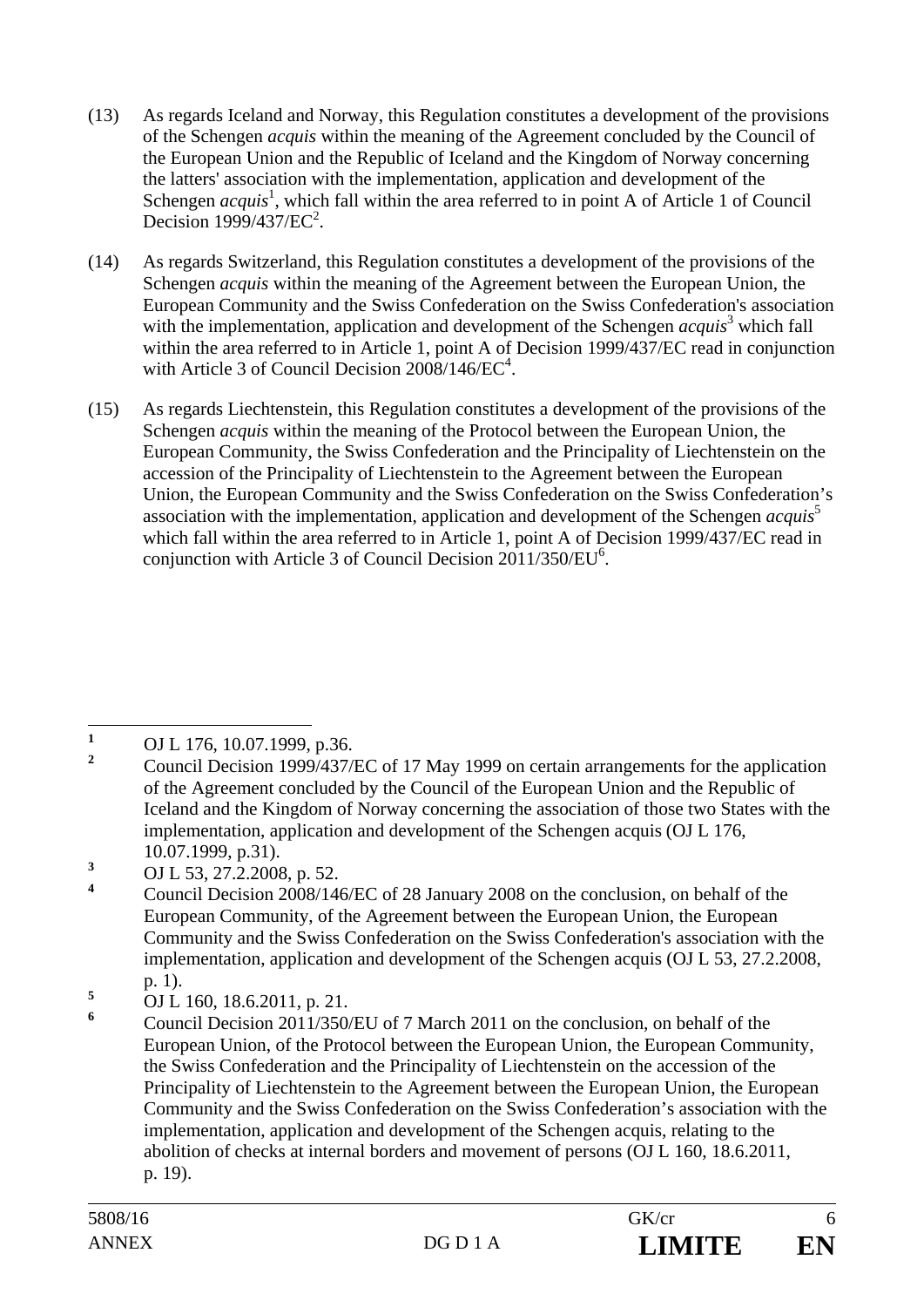- (16) As far as the use of Schengen Information System is concerned this Regulation constitutes an act building upon, or otherwise relating to, the Schengen *acquis* within, respectively, the meaning of Article 3(2) of the 2003 Act of Accession and Article 4(2) of the 2011 Act of Accession. The results of queries in the Schengen Information System should be without prejudice to Article 4 of Council Decision 2010/365/EU.
- (17) This Regulation respects fundamental rights and observes the principles recognised in particular by the Charter of Fundamental Rights of the European Union.
- (18) Regulation (EC) No  $562/2006$  of the European Parliament and of the Council<sup>1</sup> should therefore be amended accordingly,

# *Article 1*

Regulation (EC) No 562/2006 is amended as follows:

Article 7 is amended as follows:

(a) Paragraph 2 is replaced by the following:

"(2) On entry and on exit, persons enjoying the right of free movement under Union law shall be subject to the following checks:

(a) verification of the identity and the nationality of the person and the validity and authenticity of the travel document, including by consulting the relevant databases, in particular:

- (1) the Schengen Information System;
- (2) the Interpol database on stolen and lost travel documents;
- (3) national databases containing information on stolen, misappropriated, lost and invalidated travel documents

For passports and travel documents containing a storage medium as referred to in Article 1(2) of Council Regulation 2252/2004, the authenticity of the storage medium shall be checked.

(b) verification that a person enjoying the right of free movement under Union law is not considered to be a threat to the internal security, public policy, international relations of any of the Member States or to public health, including by consulting the relevant Union, and national databases, in particular the Schengen Information System.

 **1** Regulation (EC) No 562/2006 of the European Parliament and of the Council of 15 March 2006 establishing a Community Code on the rules governing the movement of persons across borders (Schengen Borders Code) (OJ L 105, 13.4.2006, p.1).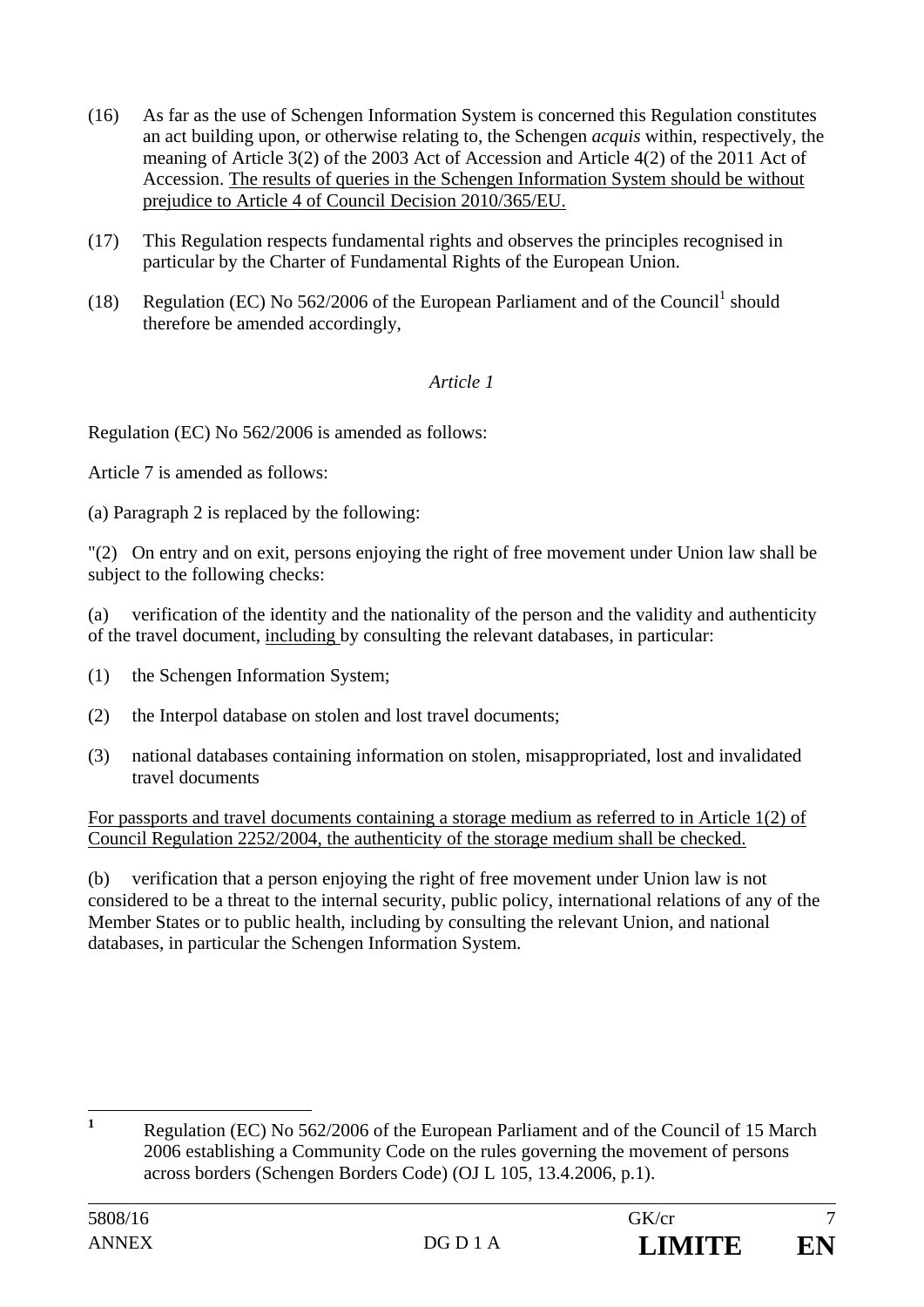Where there is doubt on the authenticity of the travel document or on the identity of its holder, the checks shall include the verification of at least one of the biometric identifiers integrated in the passports and travel documents issued in accordance with Council Regulation (EC) No 2252/2004\*. Where possible, such verification shall also be carried out regarding travel documents not covered by that Regulation.

Where, at external land and sea borders, the consultation of the data bases referred to in points a) and b) of the first subparagraph would have a disproportionate impact on the flow of traffic, Member States may decide to carry out those checks on a targeted basis at specified border crossing-points based on an assessment of the risks related to internal security, public policy, international relations of any of the Member States or a threat to public health.

The scope and duration of the temporary reduction to targeted checks shall be defined in accordance with a risk assessment, which shall be be updated regularly.

The risk assesment established by the Member State concerned shall explain the reasons for the temporary reduction to targeted checks and shall take into account, inter alia, the disproportionate impact on the flow of traffic and assess the possible risks and shall provide for statistics on passengers and incidents related to cross border crime.

Each Member State shall transmit its risk assessment to the Agency for the Management of Operational Cooperation at the External Borders of the Member States of the European Union established by Regulation (EC) No 2007/2004 and report every six months to the Commission and to that Agency on the application of the checks carried out on a targeted basis. Member States shall notify without delay other Member States and the Commission about their decision to temporarily carry out targeted checks.

(2a) The consultation of the databases refered to in paragraph (2)(a), and the consultation of the relevant Union and national databases refered to in paragraphs (2)(b) may be carried out in advance based on passenger information received in accordance with Council Directive 2004/82(EC) or in accordance with other Union or national legislation.

In case this consultation is carried out in advance based on such passenger information, a verification shall take place at the border crossing point. This process shall consist of a verification of the received advanced data against the data in the travel document and the verification of the identity and the nationality of the person concerned, as well as the validity and the authenticity of the travel document."

\_\_\_\_\_\_\_\_\_\_\_\_

<sup>\*</sup> Council Regulation (EC) No 2252/2004 of 13 December 2004 on standards for security features and biometrics in passports and travel documents issued by Member States (OJ L 385, 29.12.2004, p.1)."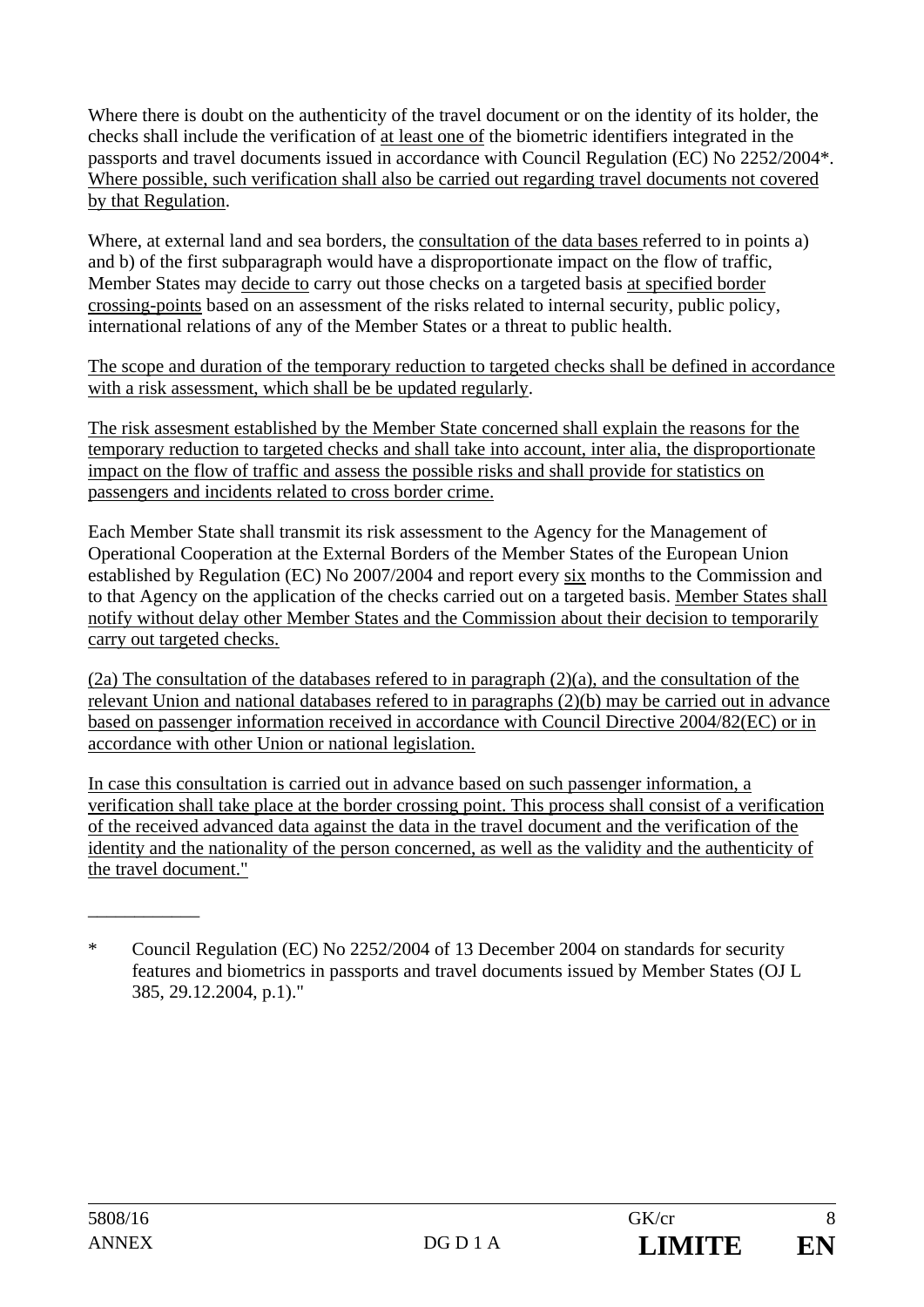(aa) Paragraph  $(3)(a)(i)$  and (ii) are replaced by the following:

"(i) Verification of the identity and the nationality of the third country national and the validity and authenticity of the travel document, including by consulting the relevant databases, in particular:

- (1) the Schengen Information System;
- (2) the Interpol database on stolen and lost travel documents;
- (3) national databases containing information on stolen, misappropriated, lost and invalidated travel documents

For passport and travel documents containing a storage medium, the authenticity of the chip data shall be checked, subject to the availability of valid certificates.

- (ii) verification that the travel document is accompanied, where applicable, by the requisite visa or residence permit."
- (b) Paragraph  $3(b)(iii)$  is replaced by the following:

"(iii) verification that the third-country national concerned is not considered to be a threat to public policy, internal security or international relations of any of the Member States, including by consulting the relevant Union and national databases, in particular the Schengen Information System;".

(c) Paragraph  $(3)(c)(iii)$  is deleted.

(d) In paragraph 3, the following points are added:

 $''(x)$ The consultation of the databases refered to in paragraph (3)(i), and the consultation of the relevant Union and national databases refered to in paragraphs (3)(a)(vi) may be carried out in advance based on passenger information received in accordance with Council Directive 2004/82(EC) or with other Union or national legislation.

In case this consultation is carried out in advance based on such passenger information, a verification shall take place at the border crossing point. This process shall consist of a verification of the received advanced data against the data in the travel document and the verification of the identity and the nationality of the person concerned, as well as the validity and the authenticity of the travel document. "

(y) Where there is doubt on the authenticity of the travel document or on the identity of the third country national, the checks, where possible, shall include the verification of at least one of the biometric identifiers integrated in the travel documents."